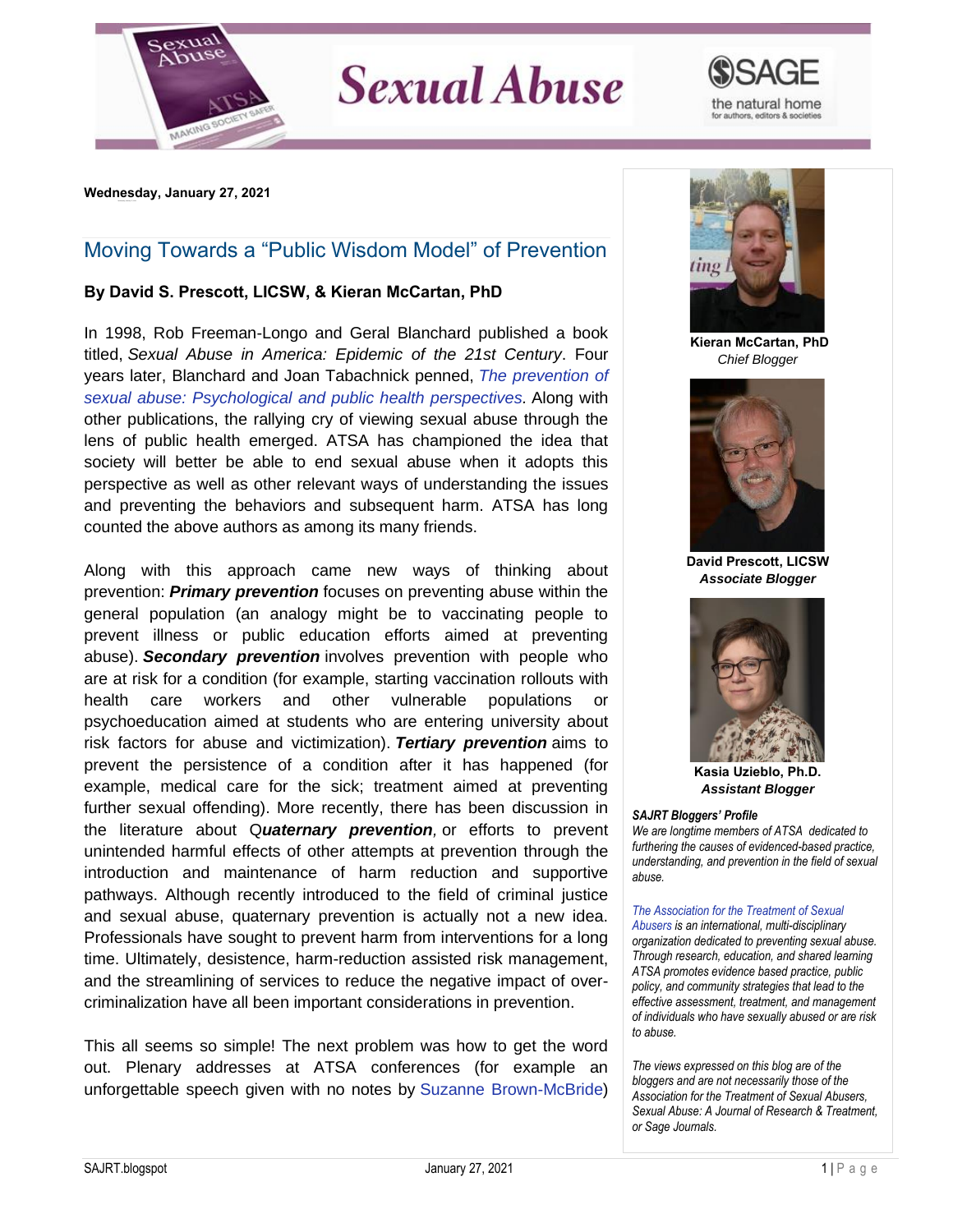focused on how we can best frame the message that abuse is preventable. More recently, ATSA member Apryl Alexander gave an inspiring TED Talk titled, *[Sexual violence is preventable: Here's how.](https://www.youtube.com/watch?v=Rss0PcHftrA)* Between our knowledge, our expertise, and our framing of the issues, all policymakers should have leaned in and listened. Many have and many others have not. The recent publication of the new England and Wales "*[Tacking Child](https://www.gov.uk/government/publications/tackling-child-sexual-abuse-strategy)  [Sexual Abuse Strategy](https://www.gov.uk/government/publications/tackling-child-sexual-abuse-strategy)*" tries to balance prevention and punishment. While there is still a distance to be traveled, it's a start. Of course, it took centuries to get to this point; we cannot expect our efforts to bear fruit overnight. Just the same, some others have used this public health issue for their own ends.

Recently, we [blogged](https://blog.atsa.com/2020/12/qanon-and-hard-work-of-preventing.html) on the rise of [QAnon,](https://www.nytimes.com/article/what-is-qanon.html) a collection of conspiracy theories and theorists centering on the idea that there is a cabal involving top-level politicians, financiers, and politicians who are involved in child sextrafficking. Whatever one's political beliefs (and we have to note that although it is not our desire to enter the political fray), QAnon appears to have garnered considerable influence over the imagination of millions of people in and outside of the USA. As we write this blog, at least [one influential commentator](https://www.businessinsider.com/fox-news-tucker-carlson-defends-qanon-conspiracy-theory-movement-2021-1) has apparently come to their defense. To be clear, our motivation in mentioning this is not to take sides in a political arena, but to point out how quickly the work of sexual abuse prevention can be unraveled even without any meaningful or credible evidence. Perhaps even more fascinating is that these kinds of beliefs have propagated after years of true-crime television programming highlighting the importance of forensic evidence. Whatever the case, empirically supported attempts to prevent child abuse are not being helped by the likes of QAnon.

In our opinion, it's time to refine our beloved public health perspective with wisdom. Dictionaries such as [Merriam-Webster](https://www.merriam-webster.com/dictionary/wisdom) define wisdom differently, with all definitions coalescing at a combination of knowledge, experience, and good judgment. Interestingly, these three points are reminiscent of the American Psychological Association's definition of [evidence-based practice,](https://www.apa.org/practice/resources/evidence) which includes the integration of the best available research, clinical expertise, and accommodation to the client's unique characteristics (including culture).

Why do we also need a "public wisdom model" in addition to our health perspective? Simply put, because there are so many factors required to address sexual abuse as a public health as well as criminological problem. In the age of QAnon, when so many people no longer wish to defer to experts presenting data, we may need to rebrand what we have to offer as knowledge accumulated over years of work at the front lines as well that acquired through scientific study. Instead of using terminology such as "evidence-based practices" we can simply offer tools to communities for their own good judgment, based on the benefit of our shared knowledge and experience. We may also have to replace "here's the evidence" with, "Here's what meaningful evidence is and how it can make a difference to you and your loved ones." In other words, we can offer translation of research and evidence to communities, because if people do not understand the content or the conversation in ways that appeal to them the message and practice will never get across. Wisdom is about being informed and knowledgeable but discussing it a plain-spoken fashion.

A public wisdom model could appeal both to our research and methods for prevention while relying on "what works" in knowledge transfer and implementation science. It could contain empirically supported approaches such as connecting with a community's safety goals and offering information, all the while taking care not to appear as experts who need to be listened to. In addition to building itself on the principles of knowledge, education, and good judgment, it could also appeal to the good judgment that is inherent to all communities but often not heard in the pandemonium of media narratives

Perhaps the most important aspect of a public wisdom model is that in an era of distrust towards science and experts (for example, the science of political polling may be good, but few people trust it just as others do not